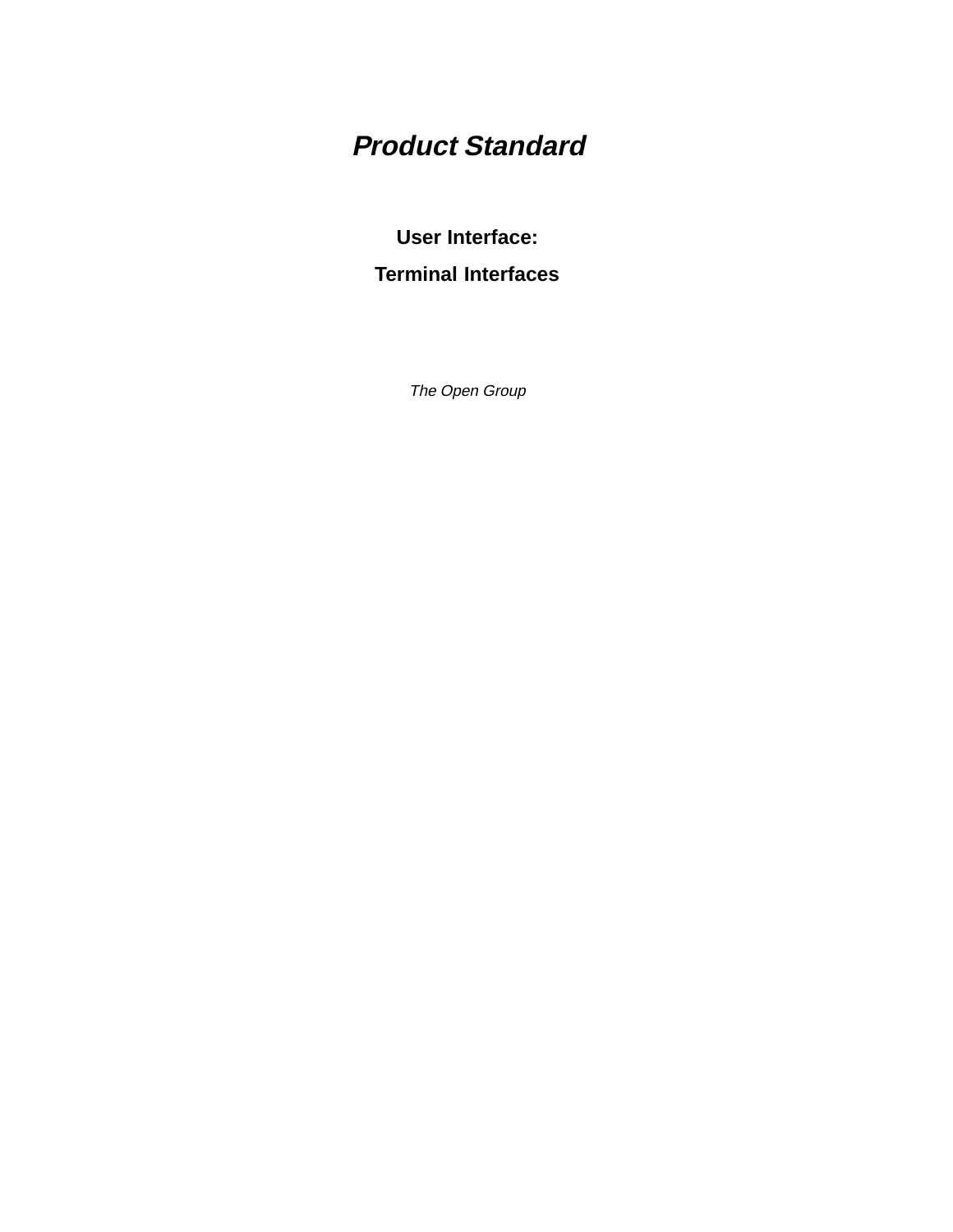Copyright  $\odot$  January 1998, The Open Group

All rights reserved.

No part of this publication may be reproduced, stored in a retrieval system, or transmitted, in any form or by any means, electronic, mechanical, photocopying, recording or otherwise, without the prior permission of the copyright owners.

Motif,  $^{\circledR}$  OSF/1,  $^{\circledR}$  UNIX,  $^{\circledR}$  and the "X Device" $^{\circledR}$  are registered trademarks and IT DialTone<sup>TM</sup> and The Open Group<sup>TM</sup> are trademarks of The Open Group in the U.S. and other countries.

Product Standard User Interface: Terminal Interfaces Document Number: X98UT

Published in the U.K. by The Open Group, January 1998.

Any comments relating to the material contained in this document may be submitted to:

The Open Group Apex Plaza Forbury Road Reading Berkshire RG1 1AX U.K.

Or by email to:

OGSpecs@opengroup.org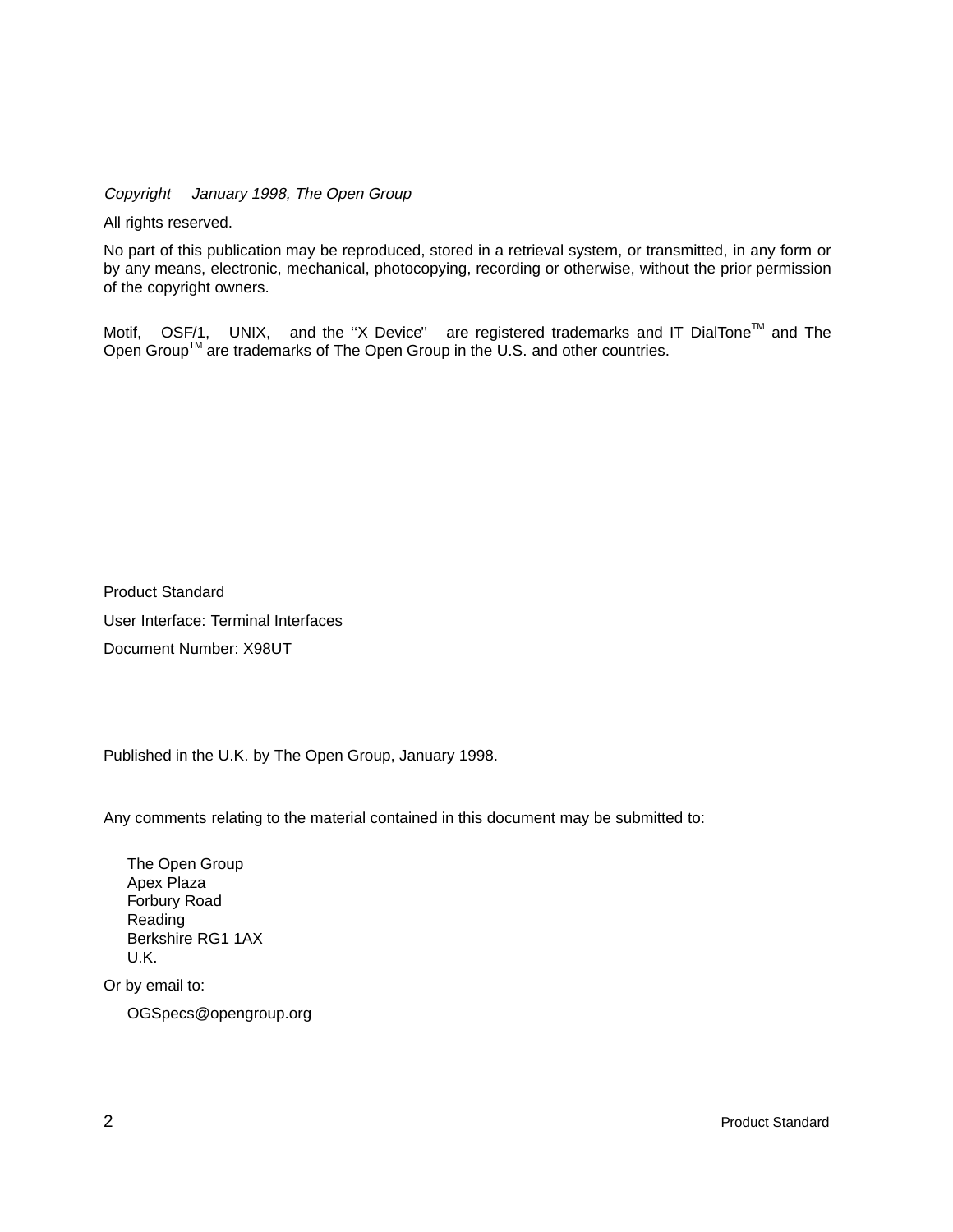## **Product Standard \_\_\_\_\_\_\_\_\_\_\_\_\_\_\_\_\_\_\_\_\_\_\_\_\_\_\_\_\_\_\_\_\_\_\_\_\_\_\_\_\_\_\_\_\_\_\_\_\_\_\_\_**

#### **NAME**

Terminal Interfaces

#### **LABEL FOR LOGO**

No label.

#### **DESCRIPTION**

Provides applications with simple screen management facilities for character-oriented terminals.

**\_\_\_\_\_\_\_\_\_\_\_\_\_\_\_\_\_\_\_\_\_\_\_\_\_\_\_\_\_\_\_\_\_\_\_\_\_\_\_\_\_\_\_\_\_\_\_\_\_\_\_\_**

#### **CONFORMANCE REQUIREMENTS**

#### **Human-Computer Interface**

Not applicable.

#### **Portability Interface**

Supplementary Definitions, Issue 3 Specification<sup>1</sup>, Chapters 9 to 14, XSI Curses Interface.

#### **Programming Language Environment**

C Language. C language source programs invoking the services of this Product Standard must be supported by the registered product.

#### **Interoperability**

• Data Interchange Formats

None.

• Communications Interfaces and Protocols

None.

\_\_\_\_\_\_\_\_\_\_\_\_\_\_\_\_\_\_

<sup>1.</sup> X/Open Specification, Issue 3, 1988, 1989, February 1992, Supplementary Definitions, Issue 3 (ISBN: 1-872630-38-3, C213); this specification was formerly X/Open Portability Guide, December 1988, Volume 3, (ISBN: 0-13-685850-3, XO/XPG/89/003).